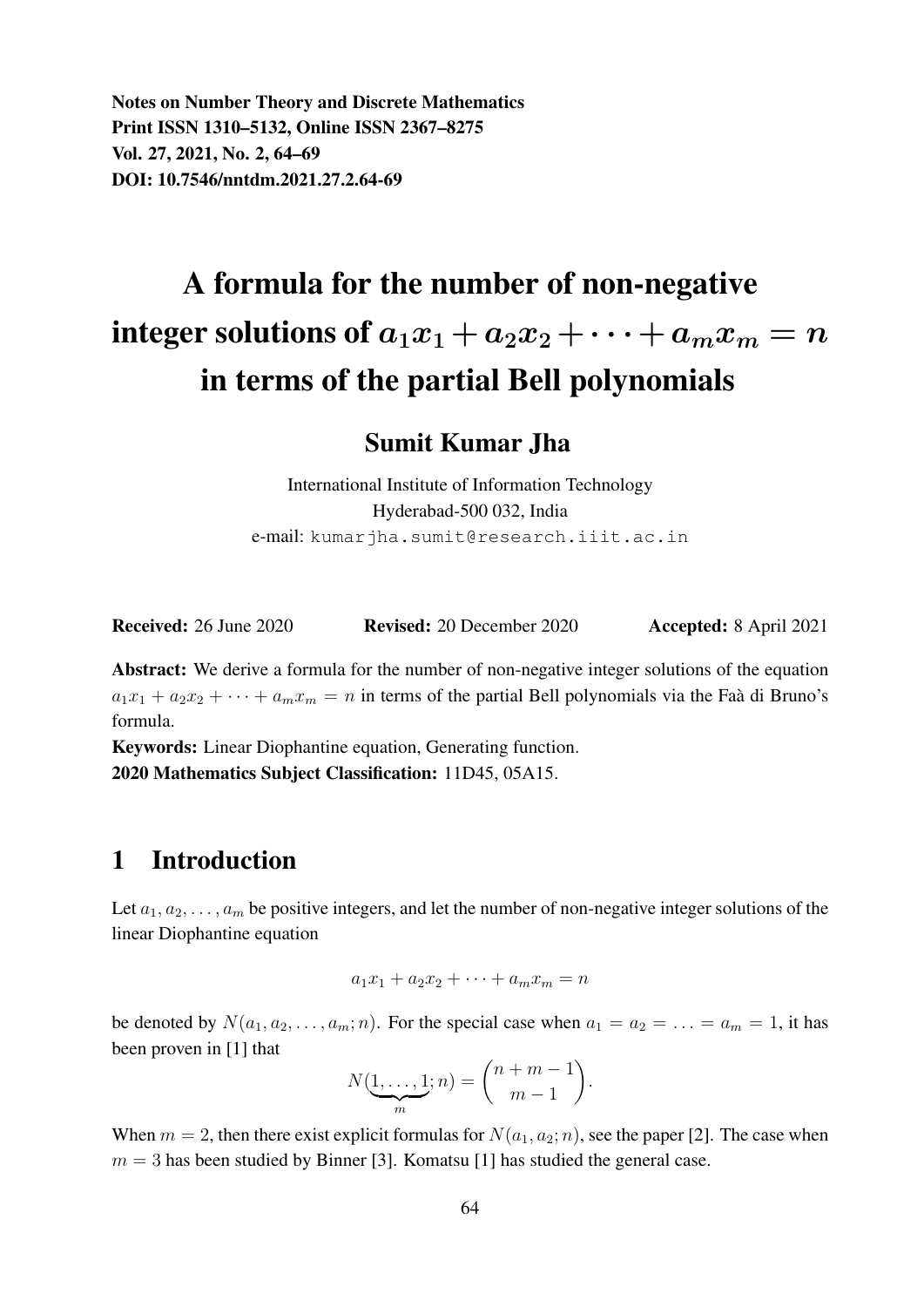We use the Faa di Bruno's formula to give the expression for  $N(a_1, a_2, \ldots, a_m; n)$  in terms of the partial Bell polynomials.

**Theorem 1.1.** Let  $g(x) = (1 - x^{a_1})(1 - x^{a_2}) \cdots (1 - x^{a_m}) = \sum_{s=0}^{a_1 + a_2 + \cdots + a_m} \theta_s x^s$ . Then we have

$$
N(a_1, a_2, \dots, a_m; n) = \frac{1}{n!} \sum_{k=1}^n (-1)^k k! B_{n,k}(1! \theta_1, 2! \theta_2, \dots, (n-k+1)! \theta_{n-k+1}).
$$
 (1)

*where*  $B_{n,k} \equiv B_{n,k}(x_1, x_2, \ldots, x_{n-k+1})$  *is the*  $(n, k)$ -th partial exponential Bell polynomial in the *variables*  $x_1, x_2, \ldots, x_{n-k+1}$  *which can be computed using the recurrence* [5, p. 415]:

$$
B_{n,k} = \sum_{i=1}^{n-k+1} {n-1 \choose i-1} x_i B_{n-i,k-1},
$$
 (2)

*where*

$$
B_{0,0} = 1
$$
  
\n
$$
B_{n,0} = 0 \text{ for } n \ge 1;
$$
  
\n
$$
B_{0,k} = 0 \text{ for } k \ge 1.
$$

Before proving the above result, we relate the above result to weighted integer compositions.

#### Relation to weighted integer compositions

Let n be a non-negative integer. Then a k-tuple of non-negative integers  $(\pi_1, \pi_2, \ldots, \pi_k)$  is said to be an *integer composition* of n if  $\pi_1 + \pi_2 + \cdots + \pi_k = n$ . The numbers  $\pi_i$ 's are called *parts*.

Let  $f : \mathbb{N} \to \mathbb{R}$  be an arbitrary function. For each possible *part size*  $s \in \mathbb{N} = \{0, 1, 2, \dots\}$ , let  $f(s)$  be the *weight* of part size s. Let  $\binom{k}{n}$  $\binom{k}{n}$  denote the *total weight* of all *f*-weighted integer compositions of  $n$  with  $k$  parts, that is,

$$
\binom{k}{n}_f = \sum_{\pi_1 + \pi_2 + \ldots + \pi_k = n} f(\pi_1) f(\pi_2) \cdots f(\pi_k).
$$

Then, interpreting  $f(s)$  ( $s \in \mathbb{N}$ ) as indeterminates, Eger [6] proved that

$$
\frac{k!}{n!} B_{n,k}(x_1, x_2, \ldots, x_{n-k+1}) = {k \choose n}_f,
$$

where

$$
f(0) = f(n - k + 2) = f(n - k + 3) = \dots = 0,
$$
  

$$
f(s) = \frac{x_s}{s!}, \text{ for } s \in \{1, 2, \dots, n - k + 1\}.
$$

Our main result translates to the following result: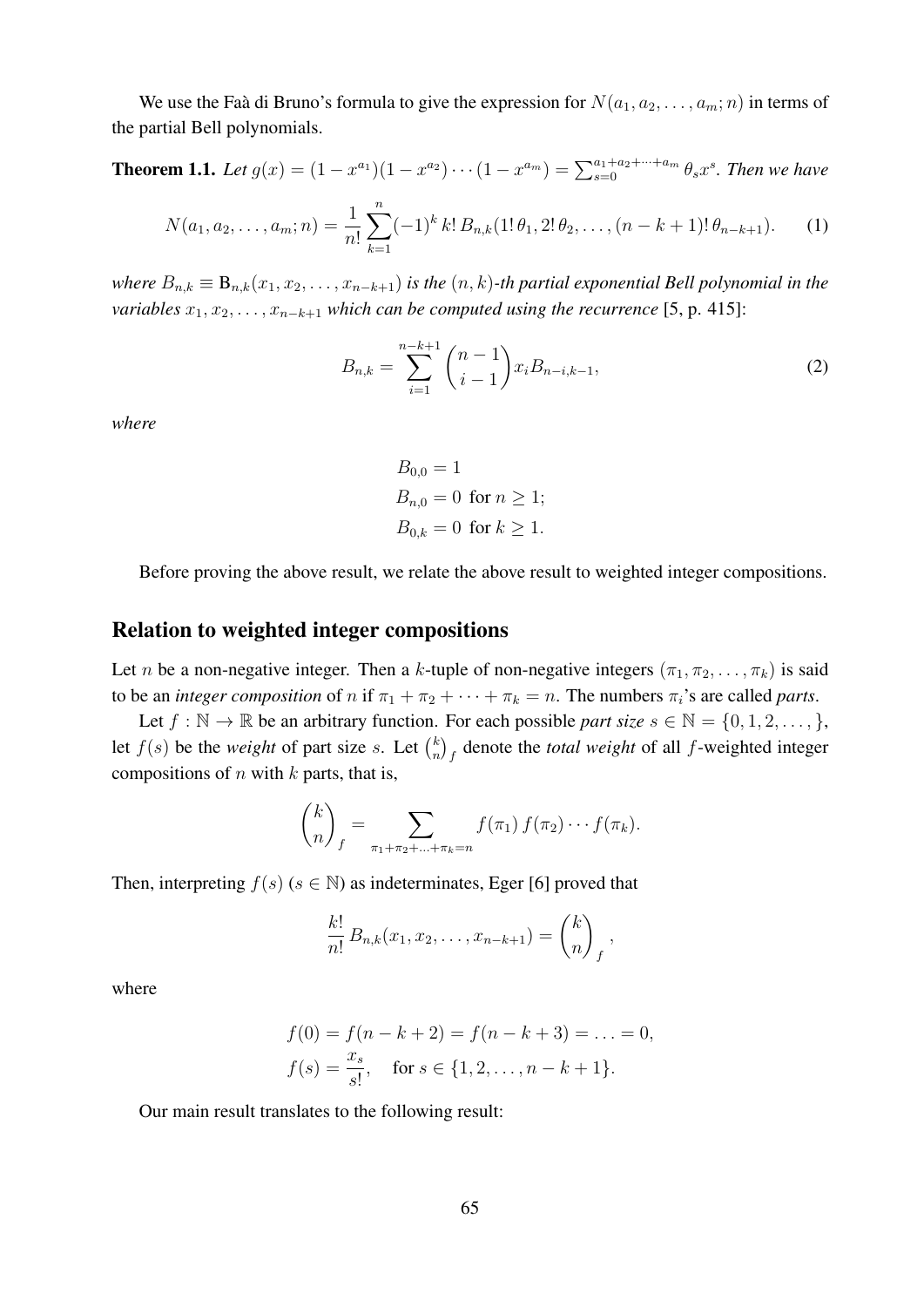Theorem 1.2. *We have*

$$
N(a_1, a_2, \ldots, a_n; n) = \sum_{k=0}^n (-1)^k {k \choose n}_f,
$$

*where*

$$
f(0) = f(n - k + 2) = f(n - k + 3) = \dots = 0,
$$
  

$$
f(s) = \theta_s, \quad \text{for } s \in \{1, 2, \dots, n - k + 1\},
$$

*where*  $\theta_s$  *is as defined in the statement of Theorem 1.1.* 

## 2 Proof of Theorem 1.1

Proof. In [1] it has been proved that the number of non-negative integer solutions of  $a_1x_1 + a_2x_2 + \cdots + a_mx_m = n$  is equal to the coefficient of  $x^n$  in

$$
\frac{1}{(1-x^{a_1})(1-x^{a_2})\cdots(1-x^{a_m})}.
$$

Let  $f(x) = 1/x$  and  $g(x) = (1 - x^{a_1})(1 - x^{a_2}) \cdots (1 - x^{a_m})$ . Using Faa di Bruno's formula [4, p. 137] we have

$$
\frac{d^n}{dx^n} f(g(x)) = \sum_{k=1}^n f^{(k)}(g(x)) \cdot B_{n,k} (g'(x), g''(x), \dots, g^{(n-k+1)}(x)). \tag{3}
$$

 $\Box$ 

Since  $f^{(k)}(x) = \frac{(-1)^k k!}{x^{k+1}}$  and  $g(0) = 1$ , letting  $x \to 0$  in the above equation gives

$$
N(a_1, a_2,..., a_m; n) n! = \sum_{k=1}^n (-1)^k k! B_{n,k} (g'(0), g''(0),..., g^{(n-k+1)}(0)),
$$

where  $g^{(l)}(0) = \theta_l l!$  by the Maclaurin series expansion of  $g(x)$  in Theorem 1.1.

Example 2.1. We use our formula to calculate the number of non-negative integer solutions of the equation  $x_1 + x_2 + x_3 + x_4 = 4$ . Our formula should give us the result 35, of course, because we can apply the formula for  $N(1, 1, 1, 1; 4)$ , which is a simple binomial coefficient which is "seven over three" and that is 35.

Theorem 1.1 gives us

$$
N(1,1,1,1;4) = \frac{1}{4!} \sum_{k=1}^{4} (-1)^k k! B_{4,k}(1! \theta_1, 2! \theta_2, \dots, (4 - k + 1)! \theta_{4-k+1}),
$$

where  $\theta_1 = -4$ ,  $\theta_2 = 6$ ,  $\theta_3 = -4$  and  $\theta_4 = 1$  since

$$
g(x) = (1 - x)^4 = 1 - 4x + 6x^2 - 4x^3 + x^4.
$$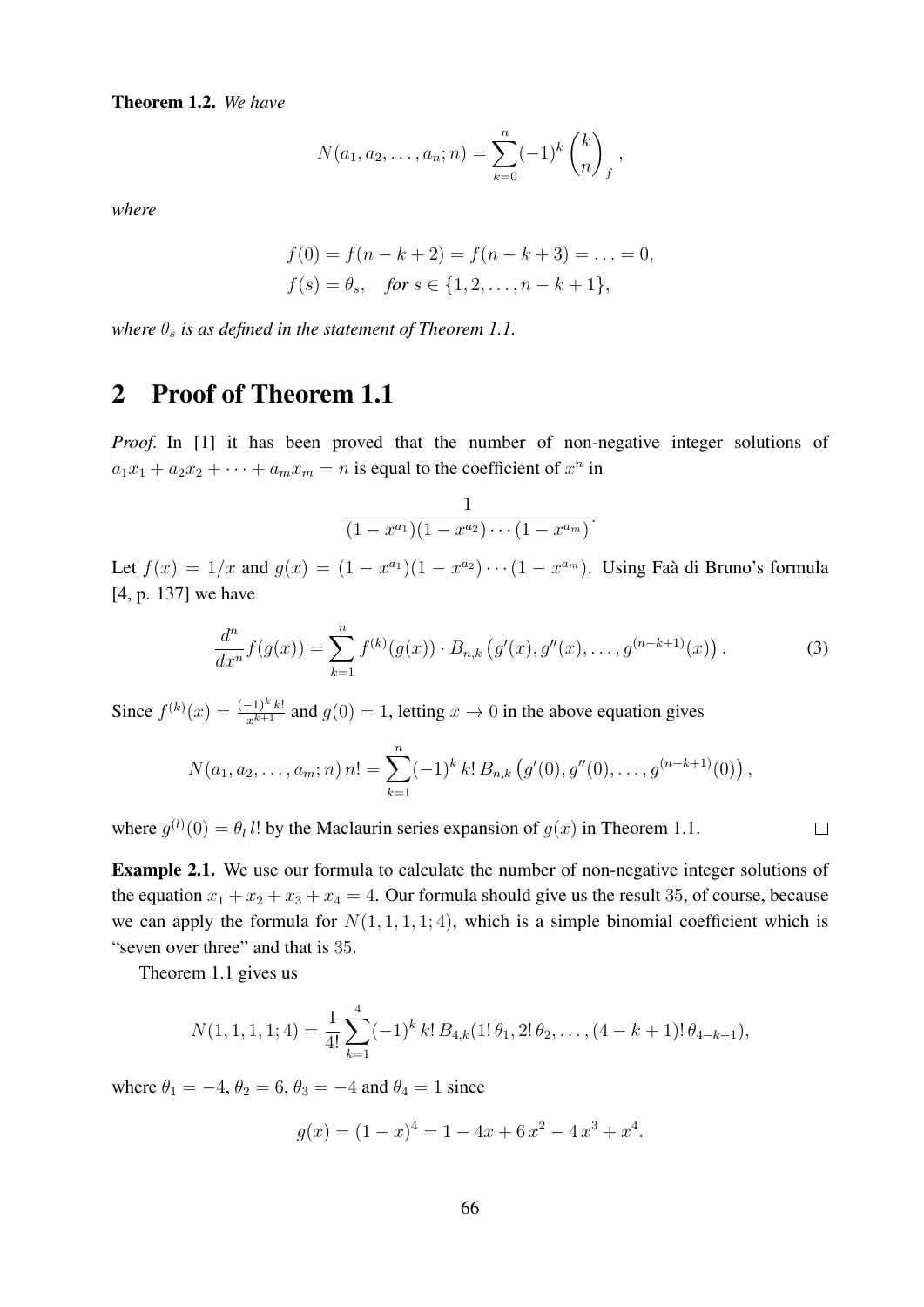We use the following values to find the correct answer:

$$
B_{4,1}(x_1, x_2, x_3, x_4) = x_4,
$$
  
\n
$$
B_{4,2}(x_1, x_2, x_3) = 4 x_1 x_3 + 3 x_2^2,
$$
  
\n
$$
B_{4,3}(x_1, x_2) = 6 x_1^2 x_2,
$$
  
\n
$$
B_{4,4}(x_1) = x_1^4,
$$

which can be computed using the recurrence (2) (see [7] for a Python library for symbolic mathematics where the partial Bell polynomials are implemented).

The following calculation gives us the required answer:

$$
N(1, 1, 1, 1; 4) = \frac{1}{4!}(-1! B_{4,1}(1! \theta_1, 2! \theta_2, 3! \theta_3, 4! \theta_4) + 2! B_{4,2}(1! \theta_1, 2! \theta_2, 3! \theta_3)
$$
  
\n
$$
-3! B_{4,3}(1! \theta_1, 2!) + 4! B_{4,4}(1! \theta_1)
$$
  
\n
$$
= \frac{1}{4!}(-4! \theta_4 + 2! (4 1! \theta_1 3! \theta_3 + 3 (2! \theta_2)^2) - 3! 6 (1! \theta_1)^2 2! \theta_2 + 4! (1! \theta_1)^4)
$$
  
\n
$$
= \frac{1}{4!}(-4! + 4! \cdot 32 + 4! \cdot 36 - 4! \cdot 12 \cdot 24 + 4! \cdot 4^4) = 35.
$$

Example 2.2. Suppose we wish to calculate the number of non-negative integer solutions of the equation

$$
x_1 + 2x_2 + 3x_3 + 4x_4 = 10.
$$

In this case,

$$
g(x) = (1 - x)(1 - x^2)(1 - x^3)(1 - x^4) = 1 - x - x^2 + 2x^5 - x^8 - x^9 + x^{10}
$$

and thus

$$
\theta_1 = \theta_2 = -1, \ \theta_3 = \theta_4 = 0, \ \theta_5 = 2, \ \theta_6 = \theta_7 = 0, \ \theta_8 = \theta_9 = -1, \ \theta_{10} = 1.
$$

Using SymPy, [7] we can compute

$$
B_{10,1}(x_1, x_2,..., x_{10}) = x_{10},
$$
  
\n
$$
B_{10,2}(x_1, x_2,..., x_9) = 10x_1x_9 + 45x_2x_8 + 120x_3x_7 + 210x_4x_6 + 126x_5^2,
$$
  
\n
$$
B_{10,3}(x_1, x_2,..., x_8) = 45x_1^2x_8 + 360x_1x_2x_7 + 840x_1x_3x_6 + 1260x_1x_4x_5 + 630x_2^2x_6 + 2520x_2x_3x_5 + 1575x_2x_4^2 + 2100x_3^2x_4,
$$
  
\n
$$
B_{10,4}(x_1, x_2,..., x_7) = 120x_1^3x_7 + 1260x_1^2x_2x_6 + 2520x_1^2x_3x_5 + 1575x_1^2x_4^2 + 3780x_1x_2^2x_5 + 12600x_1x_2x_3x_4 + 2800x_1x_3^3 + 3150x_2^3x_4 + 6300x_2^2x_3^2,
$$
  
\n
$$
B_{10,5}(x_1, x_2,..., x_6) = 210x_1^4x_6 + 2520x_1^3x_2x_5 + 4200x_1^3x_3x_4 + 9450x_1^2x_2^2x_4 + 12600x_1^2x_2x_3^2 + 12600x_1x_2^3x_3 + 945x_2^5,
$$
  
\n
$$
B_{10,6}(x_1, x_2,..., x_5) = 252x_1^5x_5 + 3150x_1^4x_2x_4 + 2100x_1^4x_3^2 + 12600x_1^3x_2^2x_3 + 4725x_1^2x_4^4,
$$
  
\n
$$
B_{10,7}(x_1, x_2, x_3, x_4) = 210x_1^6x_4 + 2520x_1^5x_2x_3 + 315
$$

Using Theorem 1.1, similar computation to Example 2.1 gives us 23 as the answer.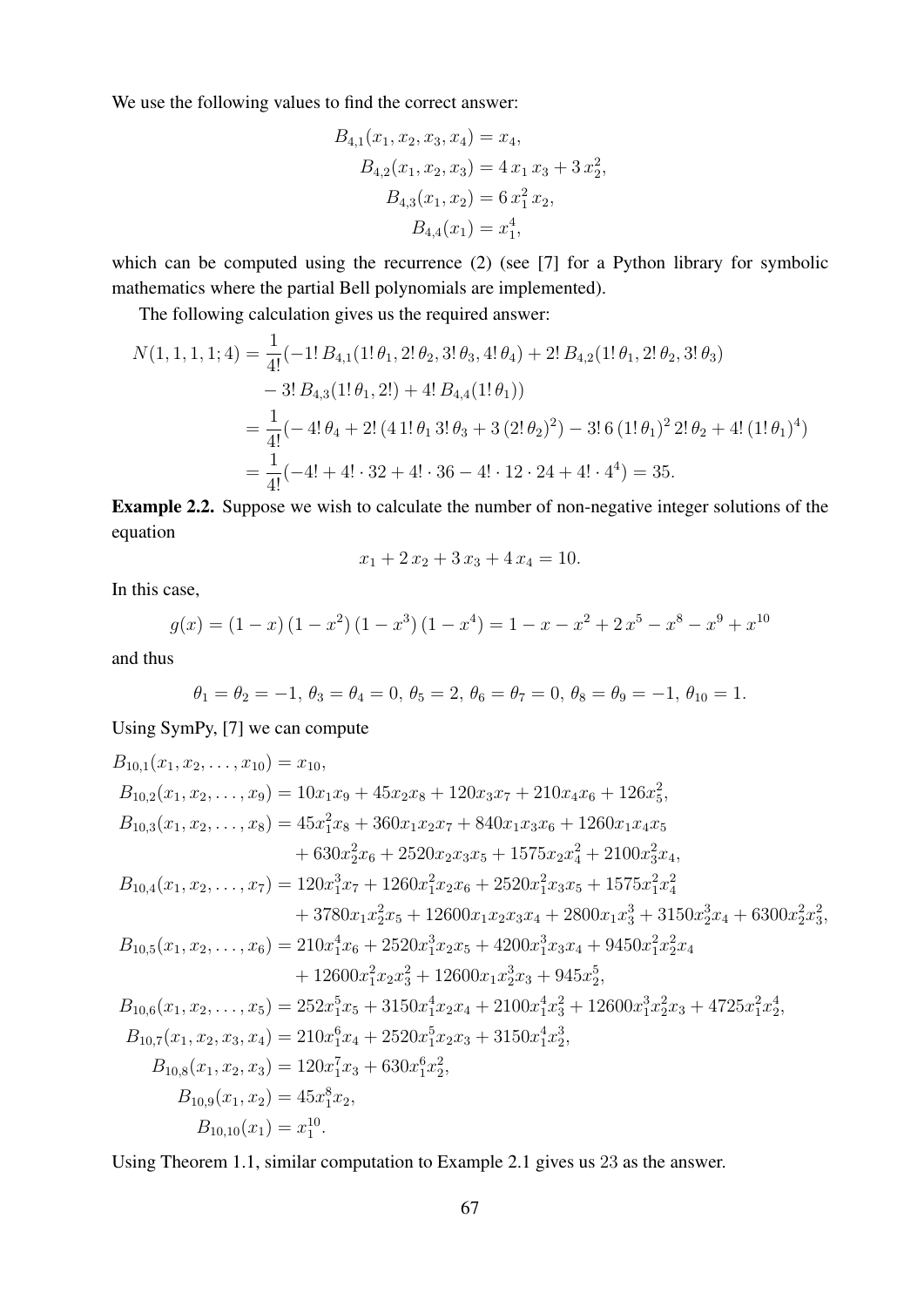Example 2.3. Suppose we wish to calculate the number of non-negative integer solutions of the equation

$$
x_1 + 2x_2 + 3x_3 + 4x_4 = 8.
$$

In this case,  $g(x)$  is the same as in the previous example since the left-hand sides of both equations are identical, and thus

$$
\theta_1 = \theta_2 = -1, \ \theta_3 = \theta_4 = 0, \ \theta_5 = 2, \ \theta_6 = \theta_7 = 0, \ \theta_8 = \theta_9 = -1, \ \theta_{10} = 1.
$$

Using SymPy, we can compute

$$
B_{8,1}(x_1, x_2, \ldots, x_8) = x_8,
$$
  
\n
$$
B_{8,2}(x_1, x_2, \ldots, x_7) = 8x_1x_7 + 28x_2x_6 + 56x_3x_5 + 35x_4^2,
$$
  
\n
$$
B_{8,3}(x_1, x_2, \ldots, x_6) = 28x_1^2x_6 + 168x_1x_2x_5 + 280x_1x_3x_4 + 210x_2^2x_4 + 280x_2x_3^2,
$$
  
\n
$$
B_{8,4}(x_1, x_2, \ldots, x_5) = 56x_1^3x_5 + 420x_1^2x_2x_4 + 280x_1^2x_3^2 + 840x_1x_2^2x_3 + 105x_2^4,
$$
  
\n
$$
B_{8,5}(x_1, x_2, x_3, x_4) = 70x_1^4x_4 + 560x_1^3x_2x_3 + 420x_1^2x_3^3,
$$
  
\n
$$
B_{8,6}(x_1, x_2, x_3) = 56x_1^5x_3 + 210x_1^4x_2^2,
$$
  
\n
$$
B_{8,7}(x_1, x_2) = 28x_1^6x_2,
$$
  
\n
$$
B_{8,8}(x_1) = x_1^8.
$$

Using Theorem 1.1, similar computation to Example 2.1 gives 15 as the answer.

Example 2.4. Suppose we wish to calculate the number of non-negative integer solutions of the equation

$$
x_1 + 2x_2 + 3x_3 + 4x_4 = 12.
$$

In this case,  $g(x)$  is the same as in the previous example and thus

$$
\theta_1 = \theta_2 = -1, \ \theta_3 = \theta_4 = 0, \ \theta_5 = 2, \ \theta_6 = \theta_7 = 0, \ \theta_8 = \theta_9 = -1, \ \theta_{10} = 1.
$$

Using SymPy, we can compute

$$
B_{12,1}(x_1, x_2, \ldots, x_{12}) = x_{12},
$$
  
\n
$$
B_{12,2}(x_1, x_2, \ldots, x_{11}) = 12x_1x_{11} + 66x_{10}x_2 + 220x_3x_9 + 495x_4x_8 + 792x_5x_7 + 462x_6^2,
$$
  
\n
$$
B_{12,3}(x_1, x_2, \ldots, x_{10}) = 66x_1^2x_{10} + 660x_1x_2x_9 + 1980x_1x_3x_8 + 3960x_1x_4x_7 + 5544x_1x_5x_6
$$
  
\n
$$
+ 1485x_2^2x_8 + 7920x_2x_3x_7 + 13860x_2x_4x_6
$$
  
\n
$$
+ 8316x_2x_5^2 + 9240x_3^2x_6 + 27720x_3x_4x_5 + 5775x_4^3,
$$
  
\n
$$
B_{12,4}(x_1, x_2, \ldots, x_9) = 220x_1^3x_9 + 2970x_1^2x_2x_8 + 7920x_1^2x_3x_7 + 13860x_1^2x_4x_6 + 8316x_1^2x_5^2
$$
  
\n
$$
+ 11880x_1x_2^2x_7 + 55440x_1x_2x_3x_6 + 83160x_1x_2x_4x_5 + 55440x_1x_3^2x_5
$$
  
\n
$$
+ 69300x_1x_3x_4^2 + 13860x_2^3x_6 + 83160x_2^2x_3x_5 + 51975x_2^2x_4^2
$$
  
\n
$$
+ 138600x_2x_3^2x_4 + 15400x_4^4,
$$
  
\n
$$
B_{12,5}(x_1, x_2, \ldots, x_8) = 495x_1^4x_8 + 7920x_1^3x_2x_7
$$
<

$$
+\ 415800x_1x_2^2x_3x_4 + 184800x_1x_2x_3^3 + 51975x_2^4x_4 + 138600x_2^3x_3^2,
$$